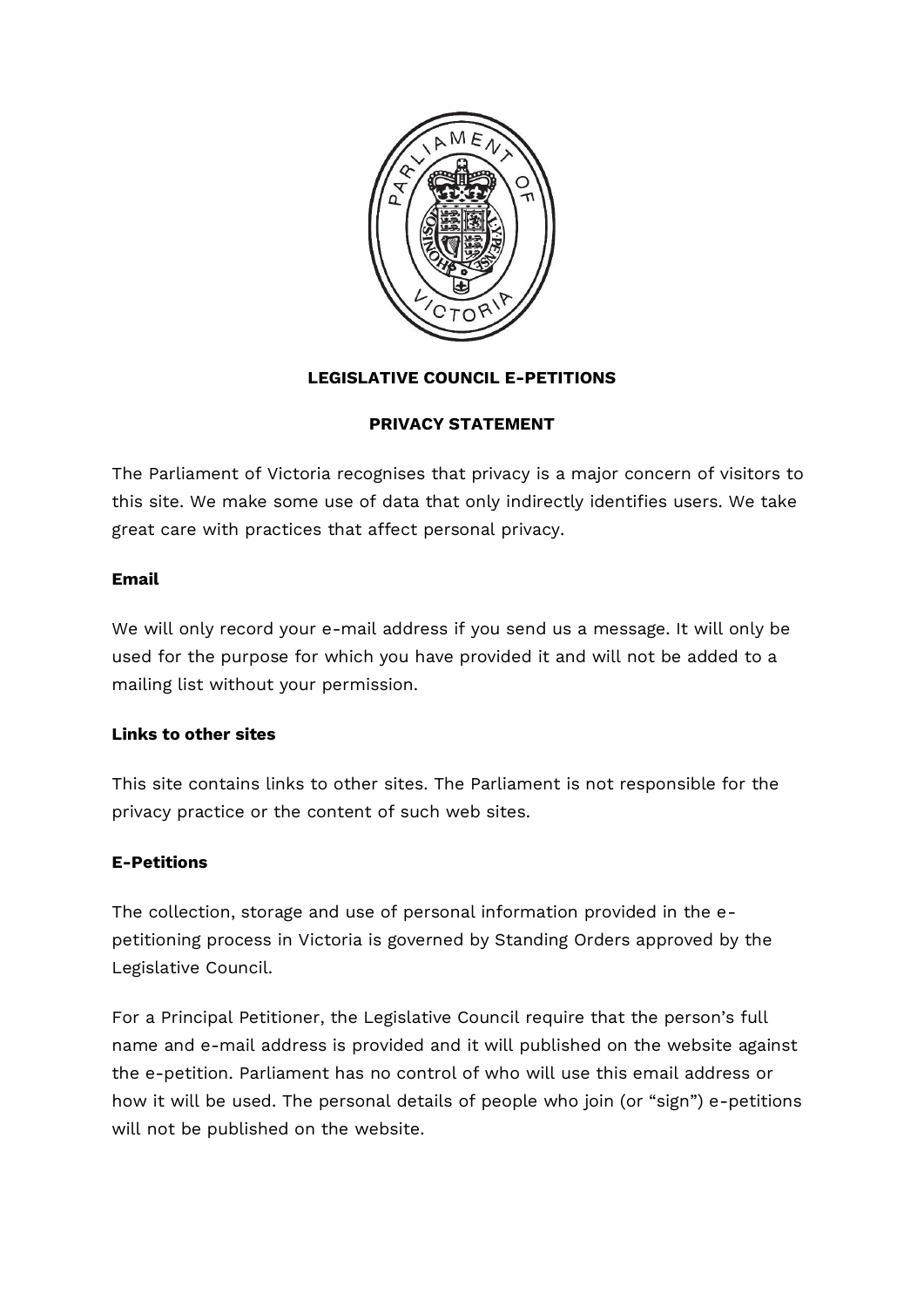The Standing Orders require people who join an e-petition to provide their name and Victorian residential address. Prior to tabling, access to this information is restricted parliamentary officers for the purpose of administering the e-petition or operating the e-petition service.

Copies of all tabled petitions, both paper and e-petitions, can be provided on request to the Legislative Council Table Office. A tabled petition, including paper and e-petitions, will contain the name and full address of all people who have signed the petition.

Principal Petitioners may be contacted by Parliament to provide feedback on the e-petitions process.

## **Web Statistics Data Collection**

Our server automatically records information relating to your use of the system. This information may include, but is not limited to things like IP address, date and time of the visit, pages or documents accessed during the visit and other browser related information such cookies and the type of browser used.

The information collected will only be used for the purposes of operating, maintaining and improving the e-petitions or other Parliamentary electronic services or as otherwise required by law.

## **Google Analytics Privacy Statement**

This website uses Google Analytics, a web analytics service provided by Google, Inc. ("Google"). Google Analytics uses "cookies", which are text files placed on your computer, to help the website analyze how users use the site. The information generated by the cookie about your use of the website (including your IP address) will be transmitted to and stored on Google's servers. Google will use this information for the purpose of evaluating your use of the website, compiling reports on website activity for us and providing other services relating to website activity and internet usage.

Google may also transfer this information to third parties where required to do so by law, or where such third parties process the information on Google's behalf. Google will not associate your IP address with any other data held by Google. You may refuse the use of cookies by selecting the appropriate settings on your browser, however please note that if you do this you may not be able to use the